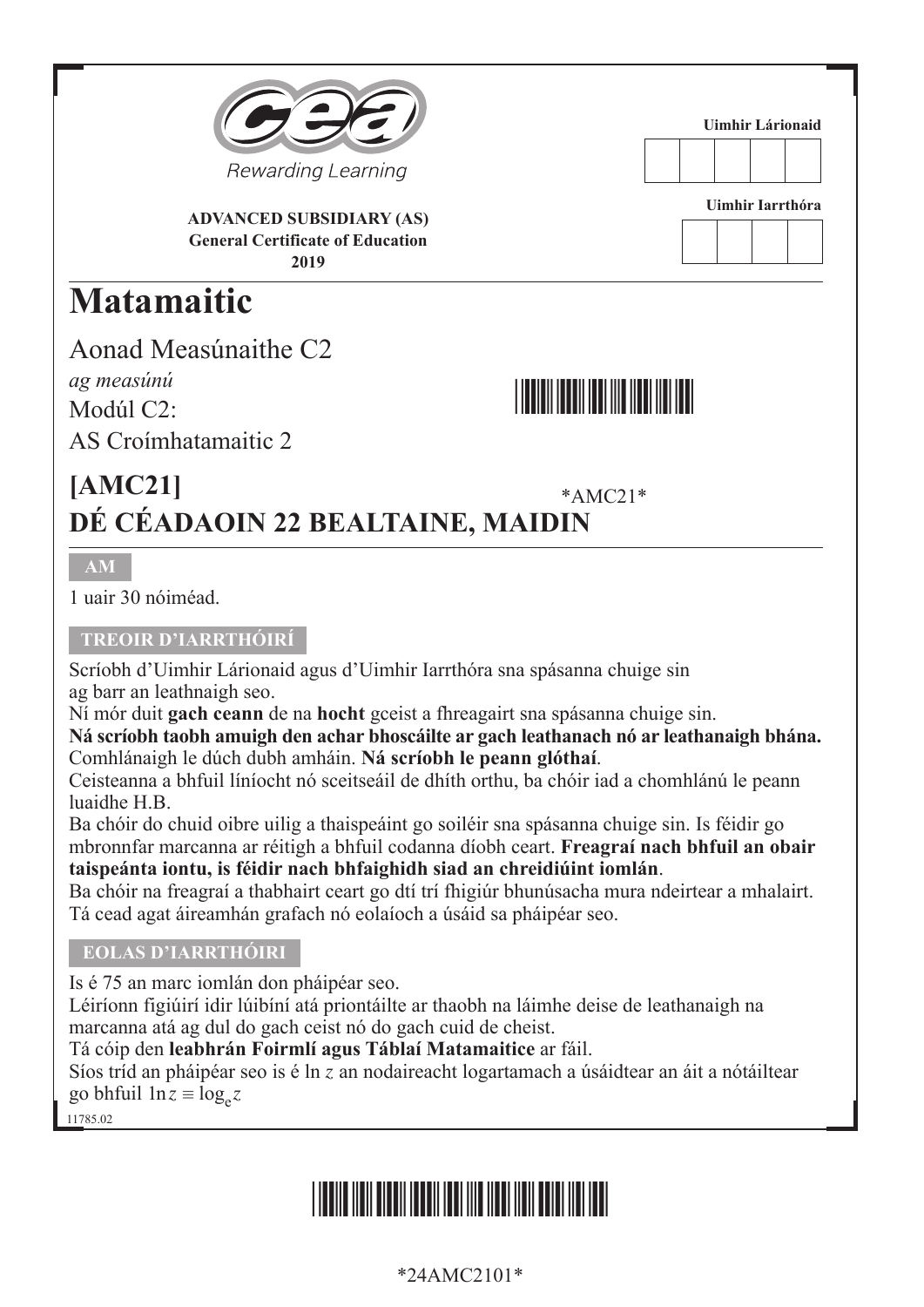| 0.4<br>$\cos 2x dx$ |     |
|---------------------|-----|
|                     | [5] |
|                     |     |
|                     |     |
|                     |     |
|                     |     |
|                     |     |
|                     |     |
|                     |     |
|                     |     |
|                     |     |
|                     |     |
|                     |     |
|                     |     |
|                     |     |
|                     |     |
|                     |     |
|                     |     |
|                     |     |
|                     |     |
|                     |     |
|                     |     |
|                     |     |
|                     |     |
|                     |     |
|                     |     |
|                     |     |
|                     |     |
|                     |     |
|                     |     |
|                     |     |
|                     |     |
|                     |     |

 $\sum_{\text{learning}}$ 



#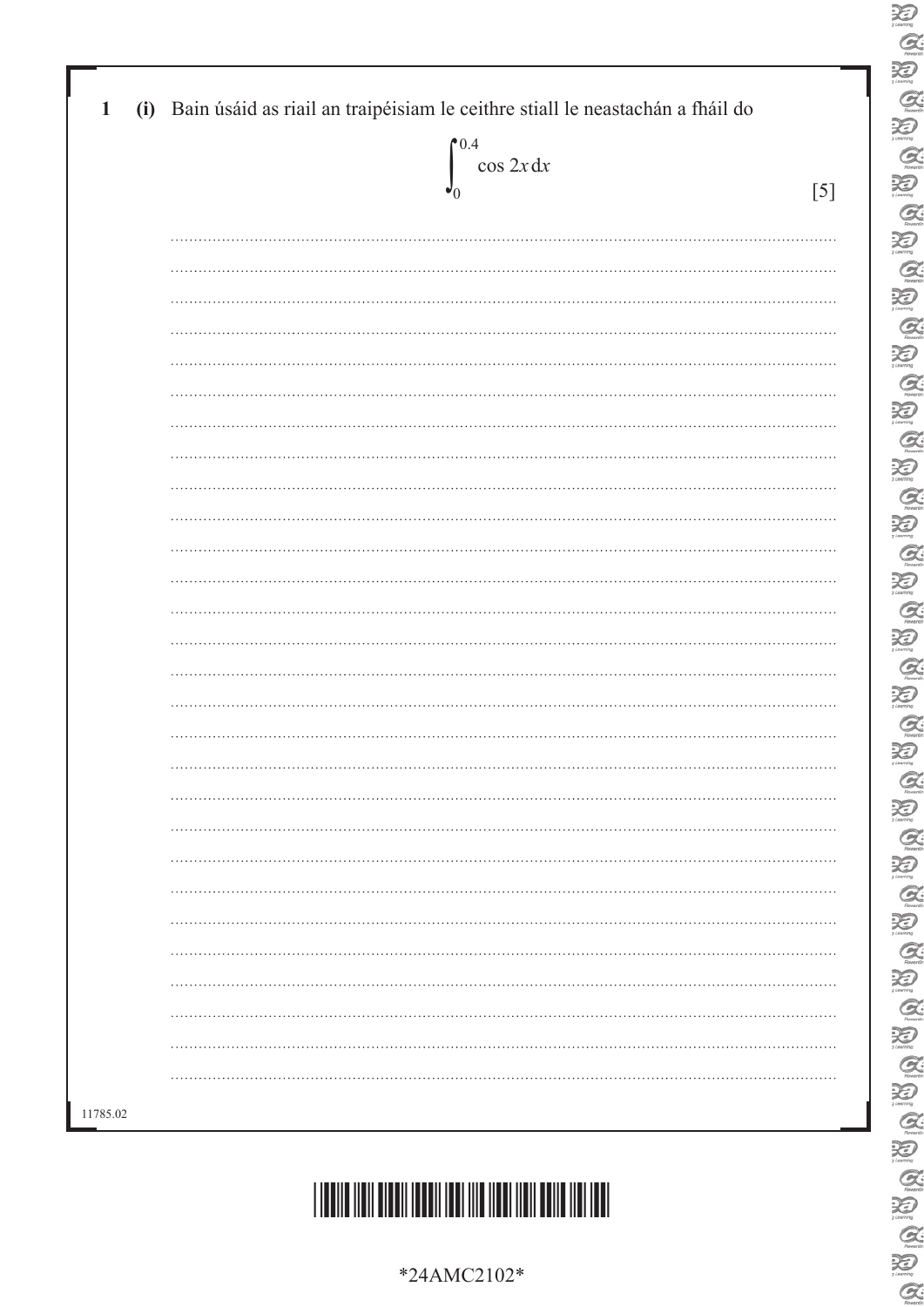| (ii) Luaigh dóigh amháin a bhféadfaí an neastachán in (i) a fheabhsú. |
|-----------------------------------------------------------------------|
|                                                                       |
|                                                                       |
|                                                                       |
|                                                                       |
|                                                                       |
|                                                                       |
|                                                                       |
|                                                                       |
|                                                                       |
|                                                                       |
|                                                                       |
|                                                                       |
|                                                                       |
|                                                                       |
|                                                                       |
|                                                                       |
|                                                                       |
|                                                                       |
|                                                                       |
|                                                                       |
|                                                                       |
|                                                                       |
|                                                                       |
|                                                                       |
|                                                                       |
|                                                                       |
|                                                                       |
|                                                                       |
|                                                                       |
|                                                                       |
|                                                                       |
| [Tiontaigh an leathanach                                              |

# \*24AMC2103\*

\*24AMC2103\*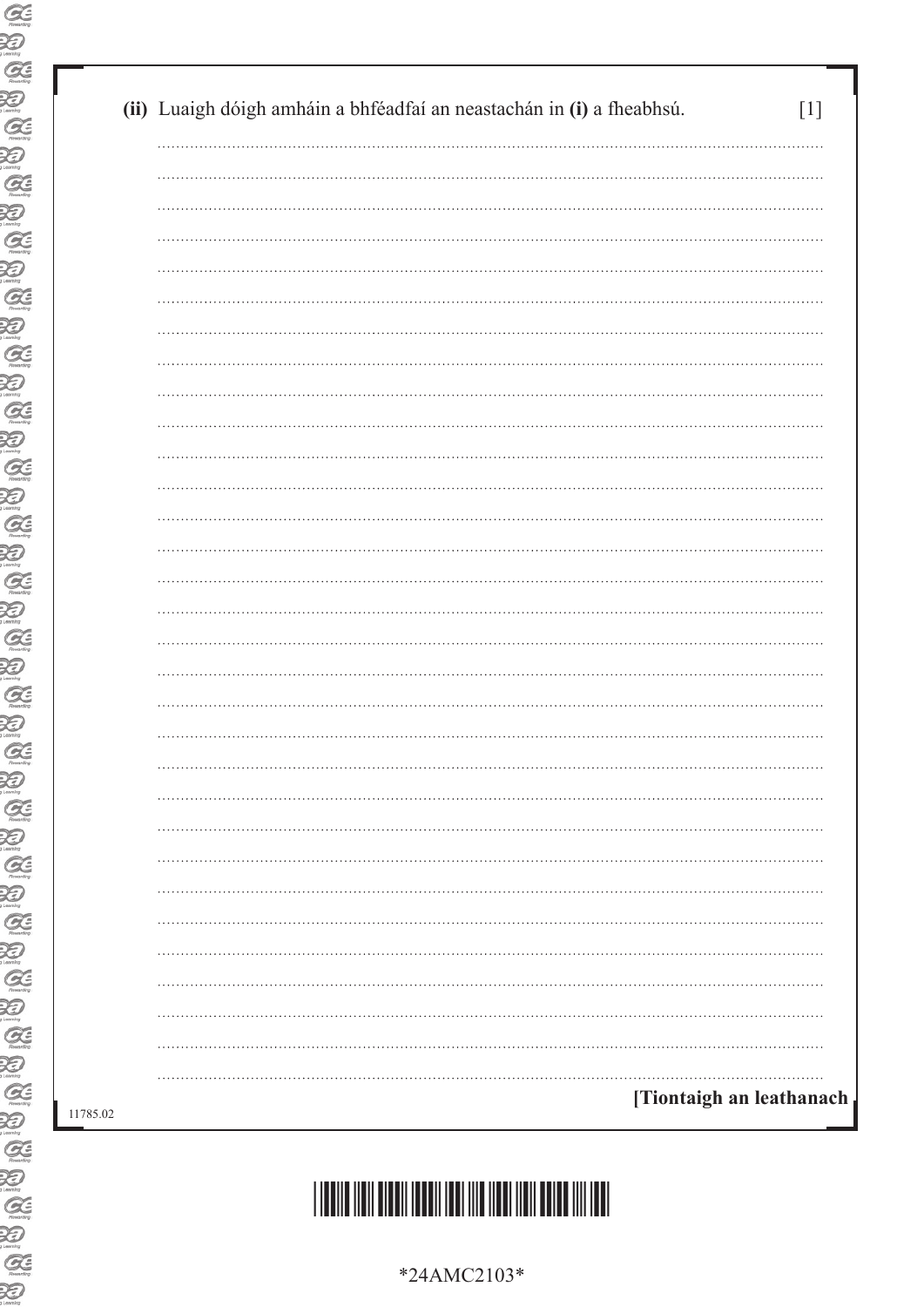| C                             |
|-------------------------------|
| X<br>V                        |
| $\mathcal C$                  |
|                               |
| Z<br>J                        |
| G                             |
| X<br>J                        |
| G                             |
| D                             |
|                               |
| G                             |
| X<br>$\partial$               |
| $\mathcal C$                  |
| <b>Ri</b><br>$\partial$       |
| $\epsilon$                    |
|                               |
| X<br>Þ                        |
| $\mathcal{Q}$                 |
| X<br>$\overline{\ell}$        |
| $\mathcal{Q}$                 |
| Đ                             |
|                               |
| $\mathcal{Q}$                 |
| Đ                             |
| Ģ                             |
| Œ<br>$\overline{\phantom{a}}$ |
| $\overline{C}$                |
|                               |
| Ð                             |
| Q                             |
| X                             |
| C                             |
| ₹                             |
|                               |
| C                             |
| $\mathfrak{p}$                |
| l                             |
| ₹                             |
| C                             |
|                               |
| $\mathbb{R}$                  |
| C                             |
| ₹                             |
| C                             |
| X                             |
|                               |
| C                             |
| X<br>$\overline{\ell}$        |
|                               |
| ₹                             |
|                               |
|                               |
| $\chi$                        |
| l                             |
|                               |

 $\sum_{i \in \text{annig}}$ 

| 2        | (a) Tá 15 seachtaine ag Aaron le £165 a choigilt.<br>Na méideanna airgid a choiglíonn sé gach seachtain, foirmíonn siad sraith<br>chomhbhreise. |                                                                                                                                              |       |  |  |  |
|----------|-------------------------------------------------------------------------------------------------------------------------------------------------|----------------------------------------------------------------------------------------------------------------------------------------------|-------|--|--|--|
|          | (i)                                                                                                                                             | Má choiglíonn Aaron £a sa chéad seachtain agus go méadaíonn sé an méid<br>airgid a choiglíonn sé gach seachtain faoi £d, taispeáin go bhfuil |       |  |  |  |
|          |                                                                                                                                                 | $a + 7d = 11$                                                                                                                                | $[3]$ |  |  |  |
|          |                                                                                                                                                 |                                                                                                                                              |       |  |  |  |
|          |                                                                                                                                                 |                                                                                                                                              |       |  |  |  |
|          |                                                                                                                                                 |                                                                                                                                              |       |  |  |  |
|          |                                                                                                                                                 |                                                                                                                                              |       |  |  |  |
|          |                                                                                                                                                 |                                                                                                                                              |       |  |  |  |
|          |                                                                                                                                                 |                                                                                                                                              |       |  |  |  |
|          |                                                                                                                                                 |                                                                                                                                              |       |  |  |  |
|          |                                                                                                                                                 |                                                                                                                                              |       |  |  |  |
|          |                                                                                                                                                 |                                                                                                                                              |       |  |  |  |
|          |                                                                                                                                                 |                                                                                                                                              |       |  |  |  |
|          |                                                                                                                                                 |                                                                                                                                              |       |  |  |  |
|          |                                                                                                                                                 |                                                                                                                                              |       |  |  |  |
|          |                                                                                                                                                 |                                                                                                                                              |       |  |  |  |
|          |                                                                                                                                                 |                                                                                                                                              |       |  |  |  |
|          |                                                                                                                                                 |                                                                                                                                              |       |  |  |  |
|          |                                                                                                                                                 |                                                                                                                                              |       |  |  |  |
|          |                                                                                                                                                 |                                                                                                                                              |       |  |  |  |
|          |                                                                                                                                                 |                                                                                                                                              |       |  |  |  |
|          |                                                                                                                                                 |                                                                                                                                              |       |  |  |  |
|          |                                                                                                                                                 |                                                                                                                                              |       |  |  |  |
|          |                                                                                                                                                 |                                                                                                                                              |       |  |  |  |
|          |                                                                                                                                                 |                                                                                                                                              |       |  |  |  |
|          |                                                                                                                                                 | .                                                                                                                                            |       |  |  |  |
|          |                                                                                                                                                 |                                                                                                                                              |       |  |  |  |
|          |                                                                                                                                                 |                                                                                                                                              |       |  |  |  |
|          |                                                                                                                                                 |                                                                                                                                              |       |  |  |  |
| 11785.02 |                                                                                                                                                 |                                                                                                                                              |       |  |  |  |
|          |                                                                                                                                                 |                                                                                                                                              |       |  |  |  |

# \*24AMC2104\*

\*24AMC2104\*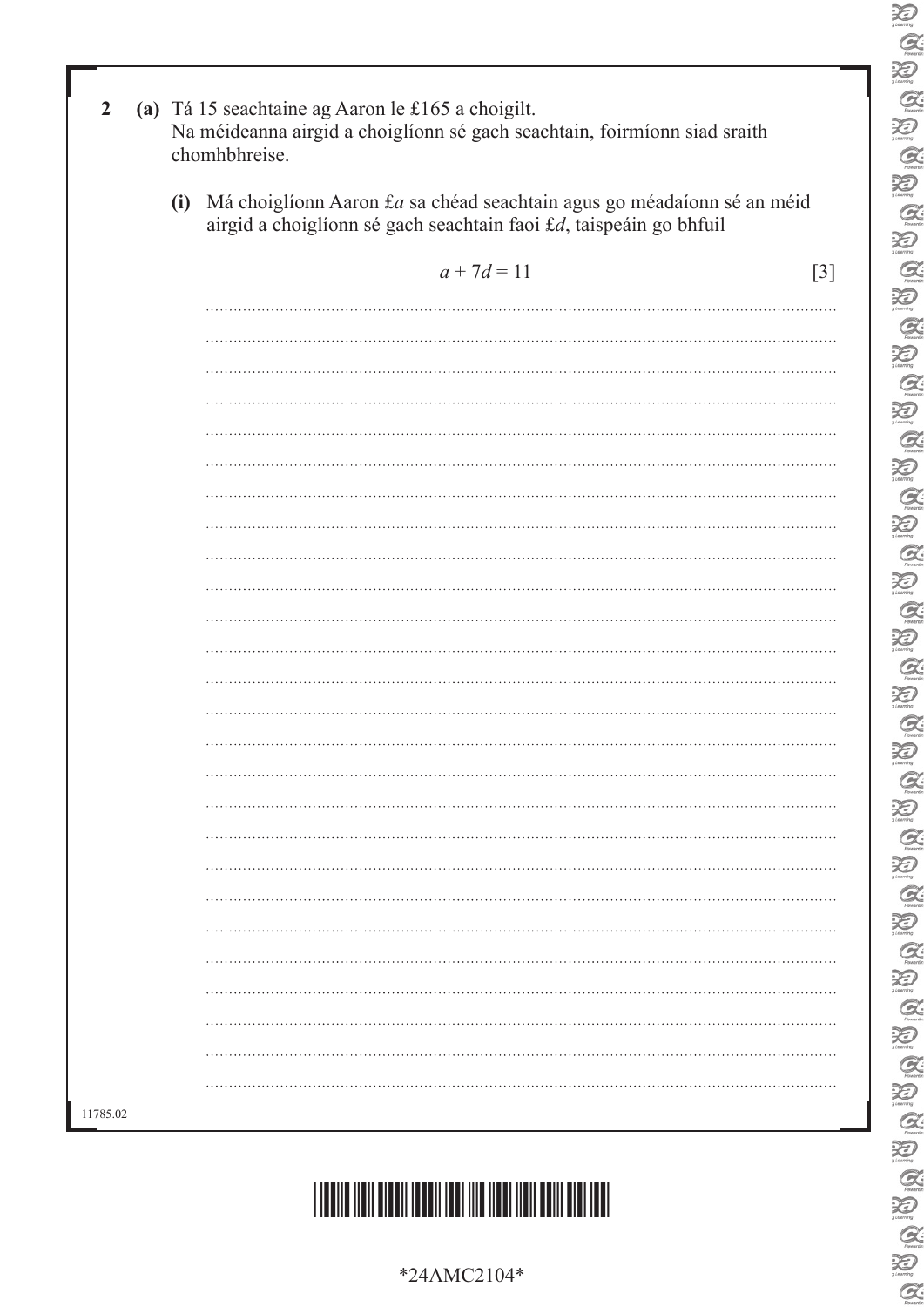| luachanna a agus d.<br>$[4]$ |
|------------------------------|
|                              |
|                              |
|                              |
|                              |
|                              |
|                              |
|                              |
|                              |
|                              |
|                              |
|                              |
|                              |
|                              |
|                              |
|                              |
|                              |
|                              |
|                              |
|                              |
|                              |
|                              |
|                              |
|                              |
|                              |
|                              |
|                              |
|                              |
|                              |
|                              |
|                              |

\*24AMC2105\*

11785.02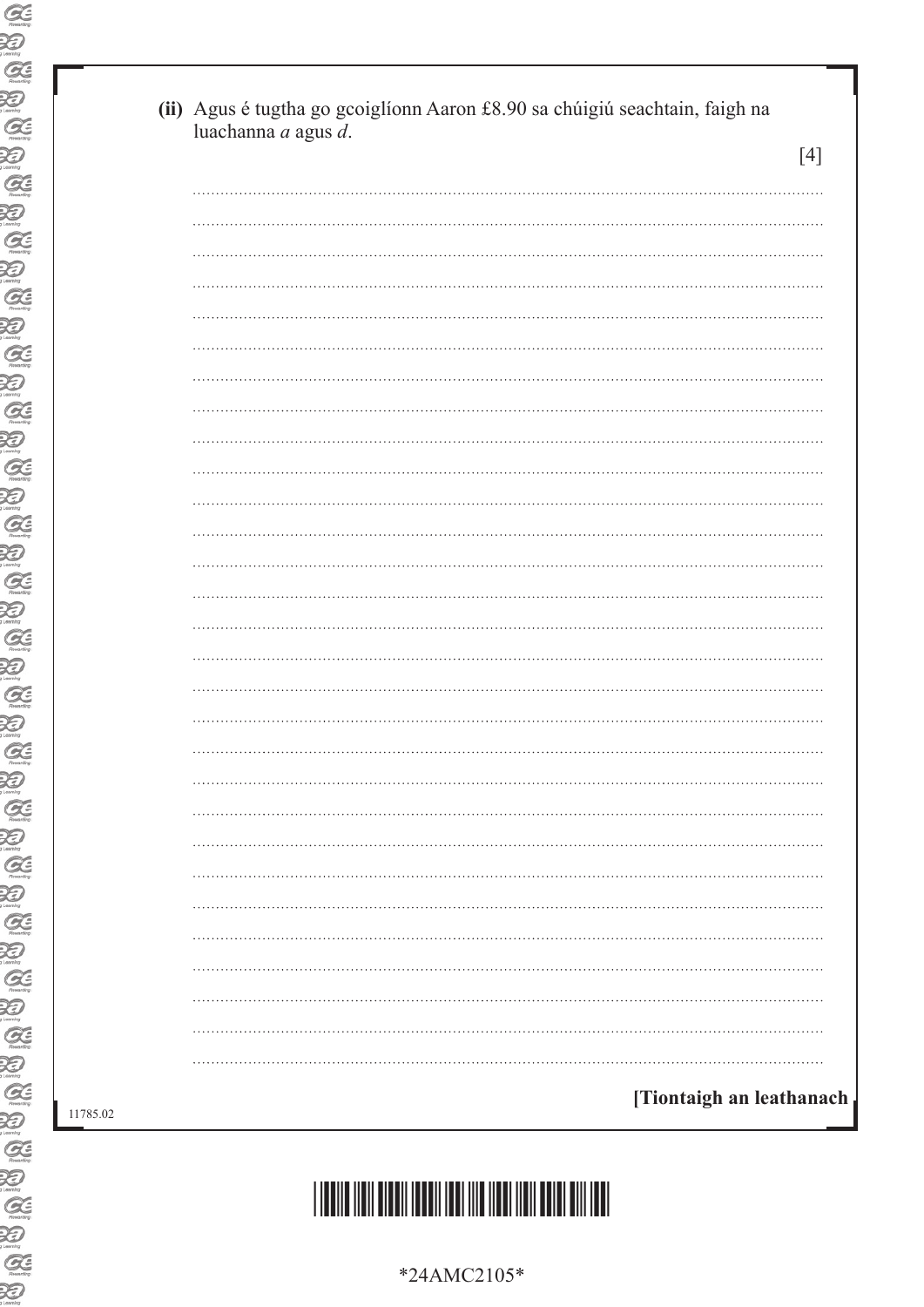| *24AMC2106* |
|-------------|
|-------------|



| seach an dara agus an tríú téarma aici. |
|-----------------------------------------|
|                                         |
|                                         |
|                                         |
|                                         |
|                                         |
|                                         |
|                                         |
|                                         |
|                                         |
|                                         |
|                                         |
|                                         |
| .                                       |
|                                         |
|                                         |
|                                         |
|                                         |
|                                         |
|                                         |
|                                         |
|                                         |
|                                         |
|                                         |
|                                         |
|                                         |
|                                         |
|                                         |
|                                         |
|                                         |
|                                         |

 $\sum_{\text{learning}}$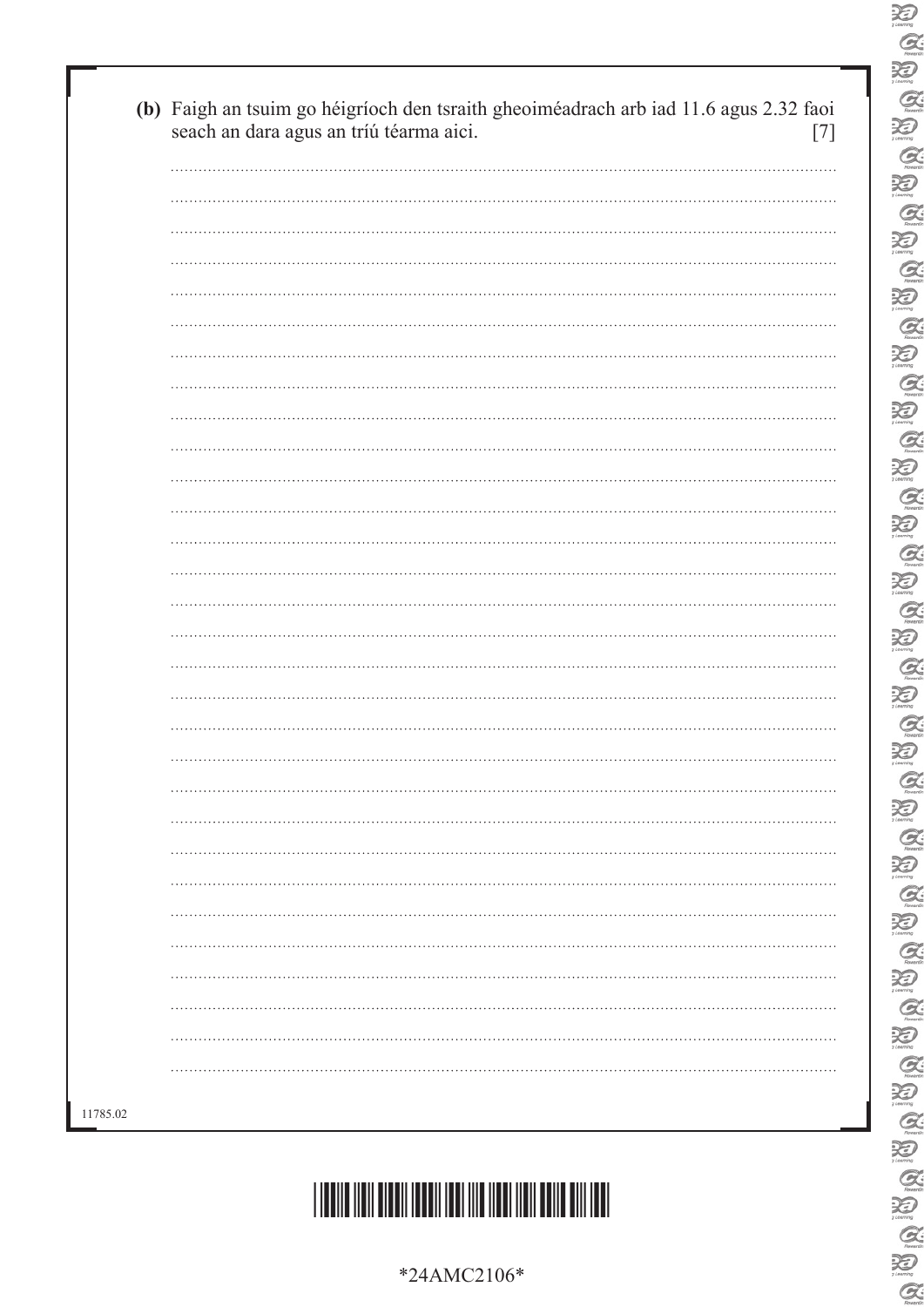| .<br>$\cdots$            |
|--------------------------|
| $\ddotsc$                |
|                          |
| $\cdots$<br>. <b>.</b>   |
| $\cdots$                 |
|                          |
| . <b>.</b><br>$\cdots$   |
| $\cdots$                 |
|                          |
| .                        |
| $\cdots$                 |
|                          |
| .                        |
| $\cdots$                 |
|                          |
|                          |
|                          |
|                          |
|                          |
|                          |
|                          |
|                          |
|                          |
| .                        |
|                          |
|                          |
|                          |
|                          |
|                          |
|                          |
| [Tiontaigh an leathanach |
|                          |
|                          |



\*24AMC2107\*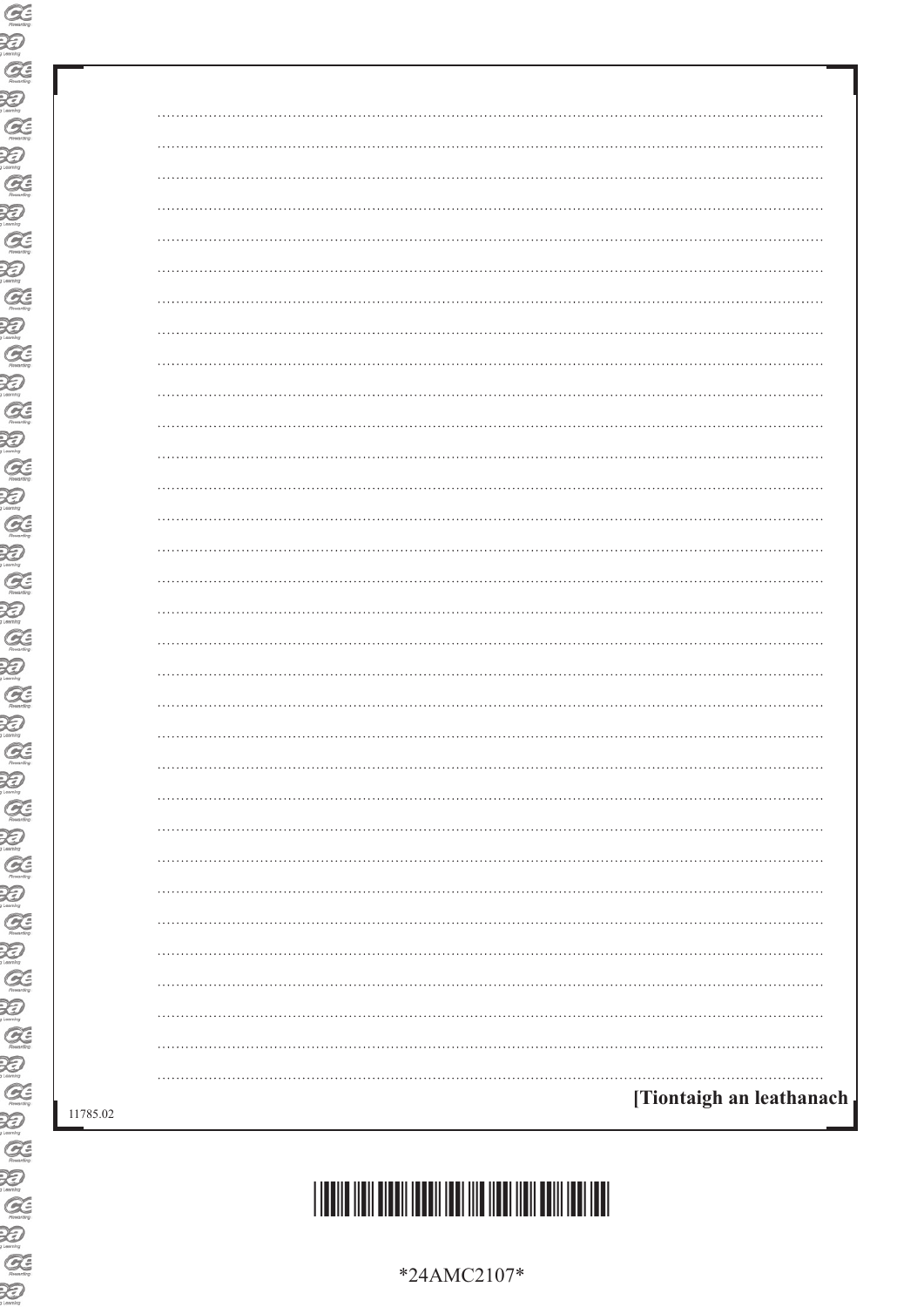- $\sum_{n \text{ terms}}$  $\alpha$  $\sum_{\text{learning}}$  $\alpha$ 泡  $\alpha$ 泡  $\alpha$  $\sum_{\text{learning}}$  $Q$ 泡  $\alpha$ 泡  $Q$  $\sum_{y \text{ learning}}$  $\mathcal{Q}$  $\sum_{\text{learning}}$  $\alpha$  $\sum_{\text{learning}}$  $\alpha$ 泪  $\alpha$  $\sum_{\text{learning}}$  $\alpha$  $\sum_{\text{decay}}$  $Q$ 泪  $\alpha$ XD  $Q$  $\sum_{\text{learning}}$  $Q$ 万  $\alpha$ 泪  $Q$  $\sum_{\text{learning}}$  $\mathcal{Q}$  $\sum_{n=1}^{\infty}$ E<br>E  $\mathcal{Q}$  $\sum_{n \text{learning}}$  $\mathcal{Q}$ 万  $Q$
- **3** Taispeánann **Fíor 1** thíos pláta ciorclach ceirmeach le lár O agus ga 7.1 cm.





Tarraingítear corda dar fad 9.3 cm idir dhá phointe A agus B ar imlíne an chiorcail.

| .        |
|----------|
|          |
|          |
|          |
| .        |
|          |
|          |
|          |
|          |
| $\cdots$ |
|          |
|          |
|          |
|          |
| $\cdots$ |
| .        |
|          |



\*24AMC2108\*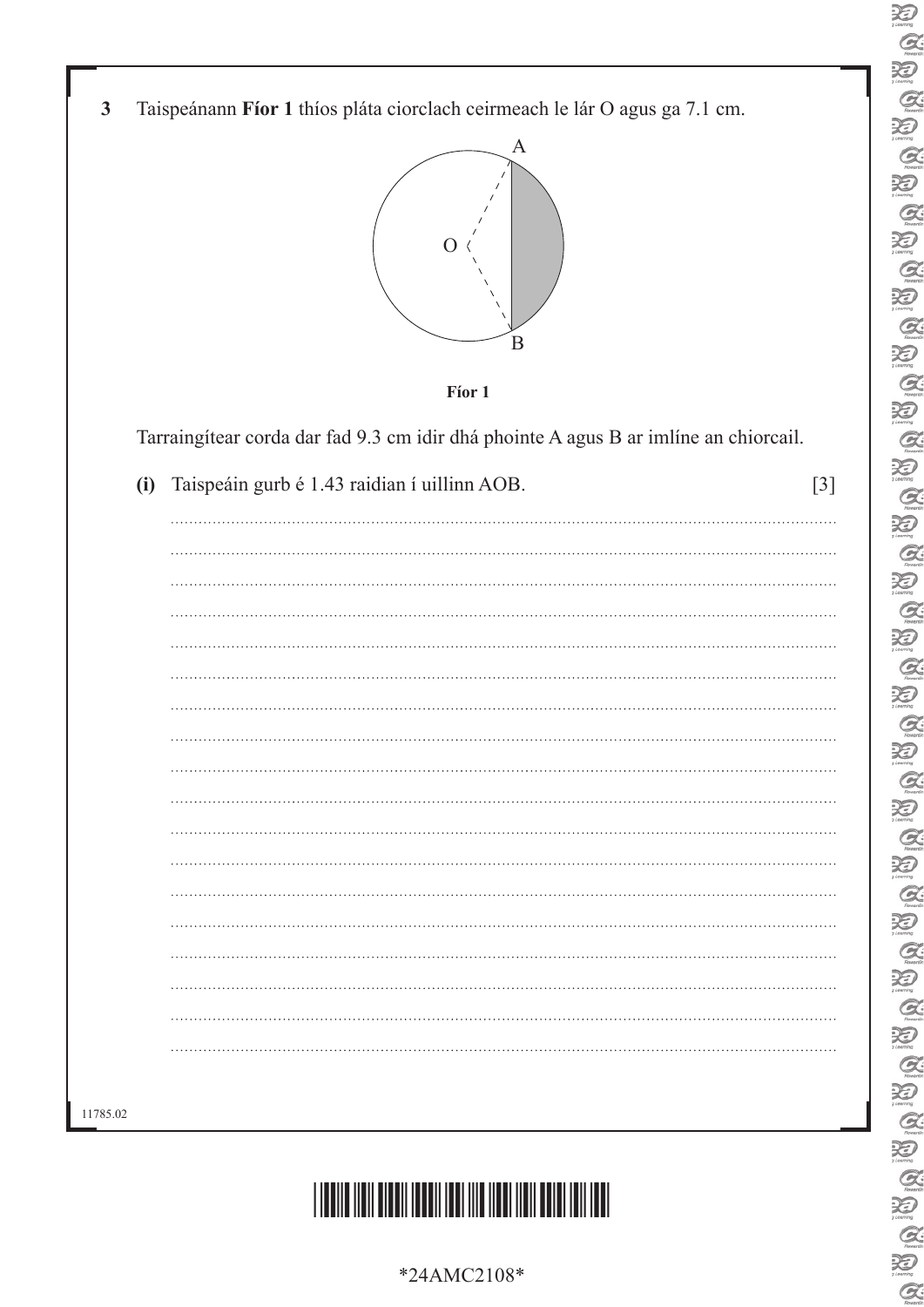| (ii) Ríomh an t-achar atá le bheith péinteáilte corcra.<br>[5] |
|----------------------------------------------------------------|
|                                                                |
|                                                                |
|                                                                |
|                                                                |
|                                                                |
|                                                                |
|                                                                |
|                                                                |
|                                                                |
|                                                                |
|                                                                |
|                                                                |
|                                                                |
|                                                                |
|                                                                |
|                                                                |
|                                                                |
|                                                                |
|                                                                |
|                                                                |
|                                                                |
|                                                                |
|                                                                |
|                                                                |
|                                                                |
|                                                                |
|                                                                |
|                                                                |
|                                                                |

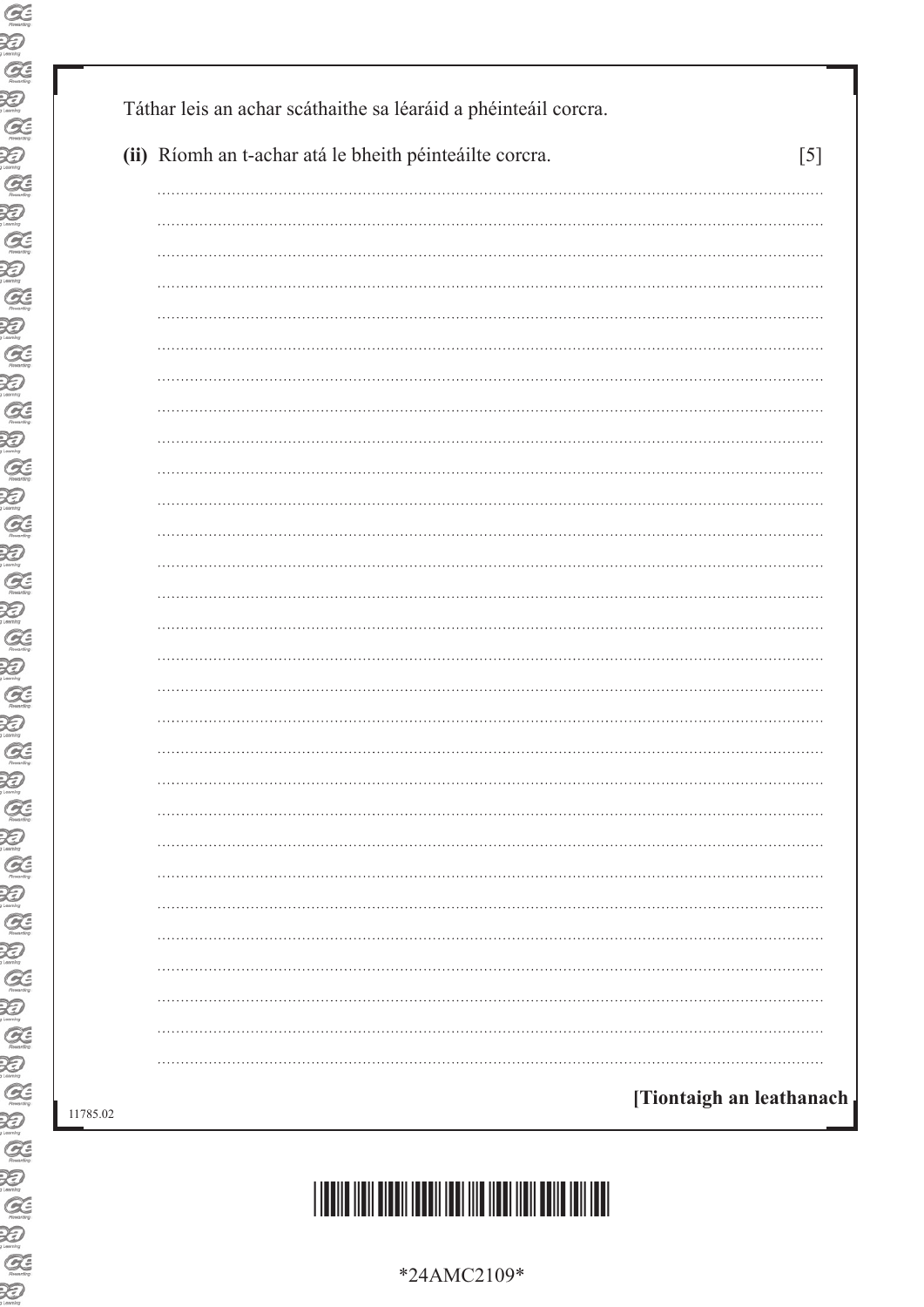| $2\sin\theta\cos\theta = 3\cos\theta$ | mar a bhfuil $0^{\circ} \le \theta \le 360^{\circ}$ | [5] |
|---------------------------------------|-----------------------------------------------------|-----|
|                                       |                                                     |     |
|                                       |                                                     |     |
|                                       |                                                     |     |
|                                       |                                                     |     |
|                                       |                                                     |     |
|                                       |                                                     |     |
|                                       |                                                     |     |
|                                       |                                                     |     |
|                                       |                                                     |     |
|                                       |                                                     |     |
|                                       |                                                     |     |
|                                       |                                                     |     |
|                                       |                                                     |     |
|                                       |                                                     |     |
|                                       |                                                     |     |
|                                       |                                                     |     |
|                                       |                                                     |     |
|                                       |                                                     |     |
|                                       |                                                     |     |
|                                       |                                                     |     |
|                                       |                                                     |     |
|                                       |                                                     |     |
|                                       |                                                     |     |
|                                       |                                                     |     |
|                                       |                                                     |     |
|                                       |                                                     |     |
|                                       |                                                     |     |
|                                       |                                                     |     |
|                                       |                                                     |     |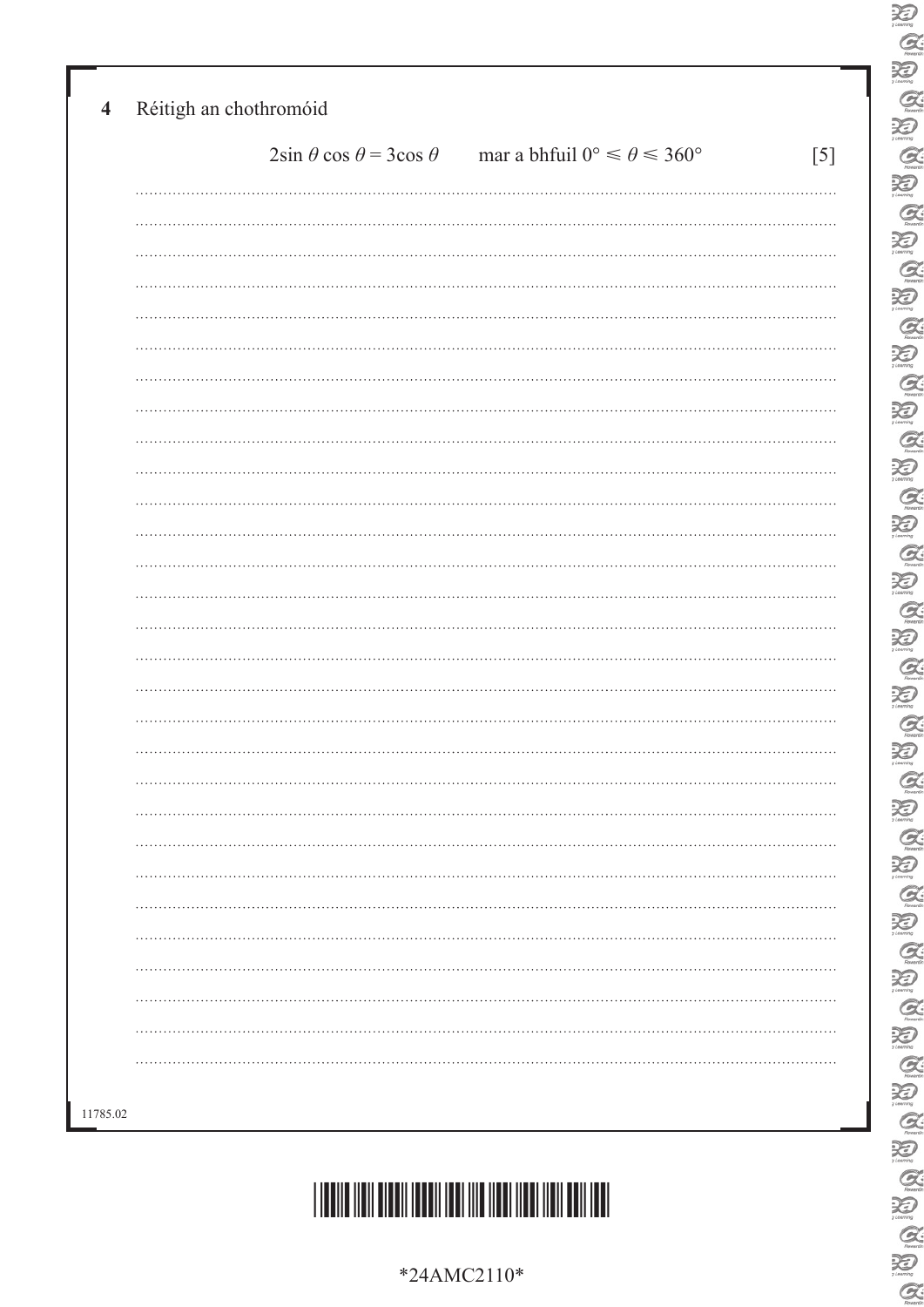| Ð                                       |          |
|-----------------------------------------|----------|
| G                                       |          |
| X                                       |          |
| $\mathcal{C}\hspace{-0.5ex}\mathcal{E}$ | 5        |
| $\bigotimes$                            |          |
| G <sub>function</sub>                   |          |
| <b>KI</b>                               |          |
|                                         |          |
| XI)<br>Learning                         |          |
| $\mathcal{G}\varepsilon$                |          |
| $\sum_{\text{Learning}}$                |          |
| G                                       |          |
| $\sum_{\text{Gamma}}$                   |          |
| $\mathcal{G}$                           |          |
| Q                                       |          |
| $\mathcal{G}\in$                        |          |
| $\bigotimes$                            |          |
| G                                       |          |
| $\bigotimes_{\text{comm}}$              |          |
| G                                       |          |
| XI)                                     |          |
| $G\in$                                  |          |
| O                                       |          |
| G                                       |          |
| Ð                                       |          |
| ZE                                      |          |
|                                         |          |
| ØE                                      |          |
|                                         |          |
| Œ                                       |          |
|                                         |          |
| Ξ                                       |          |
|                                         |          |
| 9                                       |          |
|                                         |          |
| 9                                       |          |
|                                         |          |
| 9                                       |          |
|                                         | 11785.02 |
| Œ                                       |          |
|                                         |          |
| G                                       |          |
|                                         |          |
| <b>A=</b>                               |          |
|                                         |          |

(a) Faigh

| *24AMC2111* |                          |
|-------------|--------------------------|
|             | [Tiontaigh an leathanach |
|             |                          |
|             |                          |
|             |                          |
|             |                          |
|             |                          |
|             |                          |
|             |                          |
|             |                          |
|             |                          |
|             |                          |
|             |                          |
|             |                          |
|             |                          |

 $\int \frac{3x^{-3}}{2} - 6x \, dx$ 

 $\lceil 3 \rceil$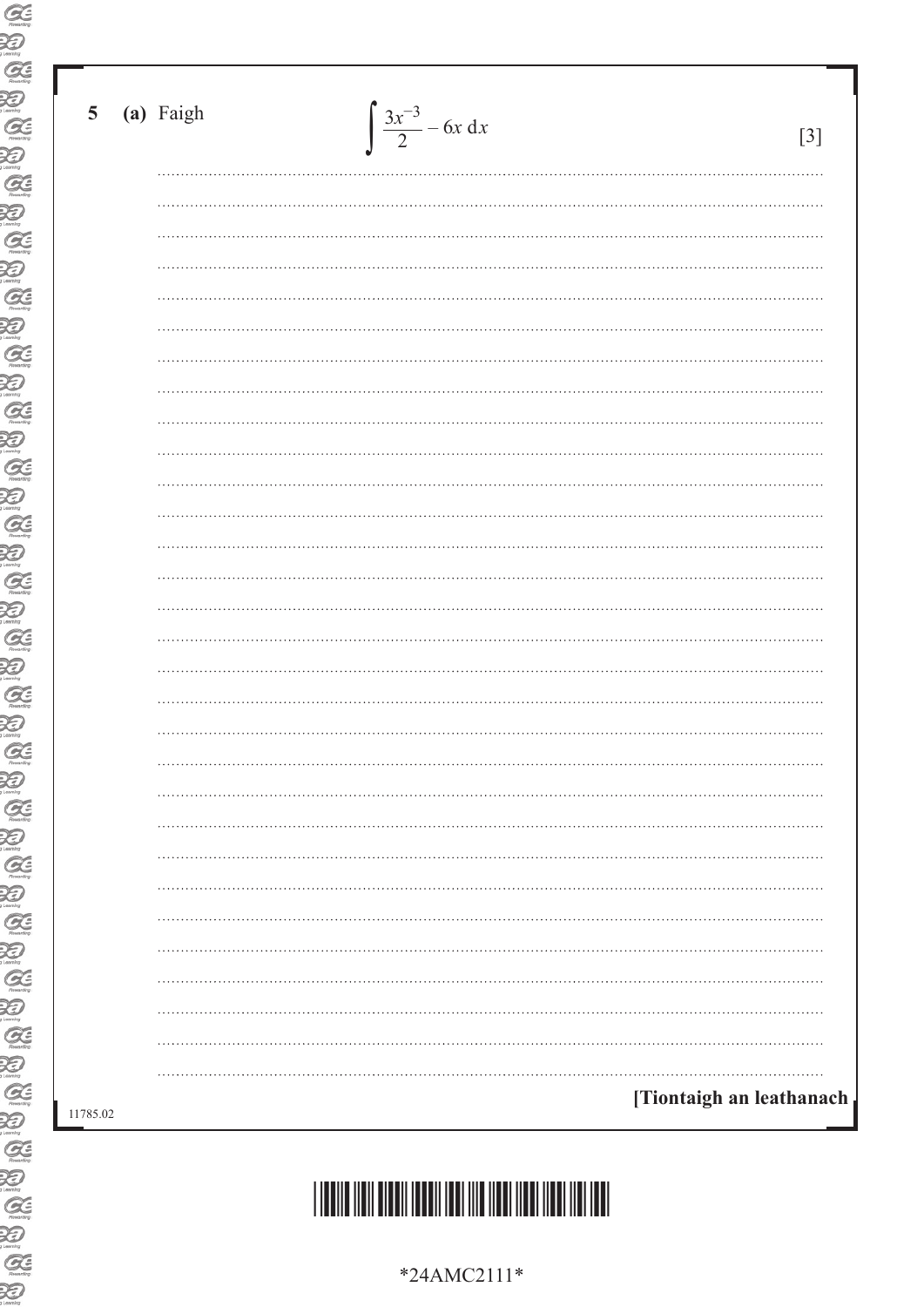

<u>\*24AMC2112\*24AMC2112\*24AMC2112\*24AMC2112\*24AMC2112\*24AMC2112\*24AMC2112\*24AMC211</u>

\*24AMC2112\*

 $\sum_{\mu}$  $Q$  $\sum_{\text{learning}}$  $\alpha$ 泡  $\alpha$ 泡  $\alpha$ 迫  $Q$ 泡  $\alpha$ 泡  $\alpha$ 泡  $Q$ 沙  $Q$  $\sum_{\text{learning}}$  $\alpha$ 泡  $\mathcal{Q}$  $\sum_{\text{learning}}$  $\alpha$  $\sum_{j \text{ boundary}}$  $\alpha$  $\sum_{\text{learning}}$ BADA BADA  $\frac{1}{2}$  $\frac{a}{2}$ B Q B B  $\mathcal{Q}$ 泪  $\mathcal{Q}$ Ð

 $\alpha$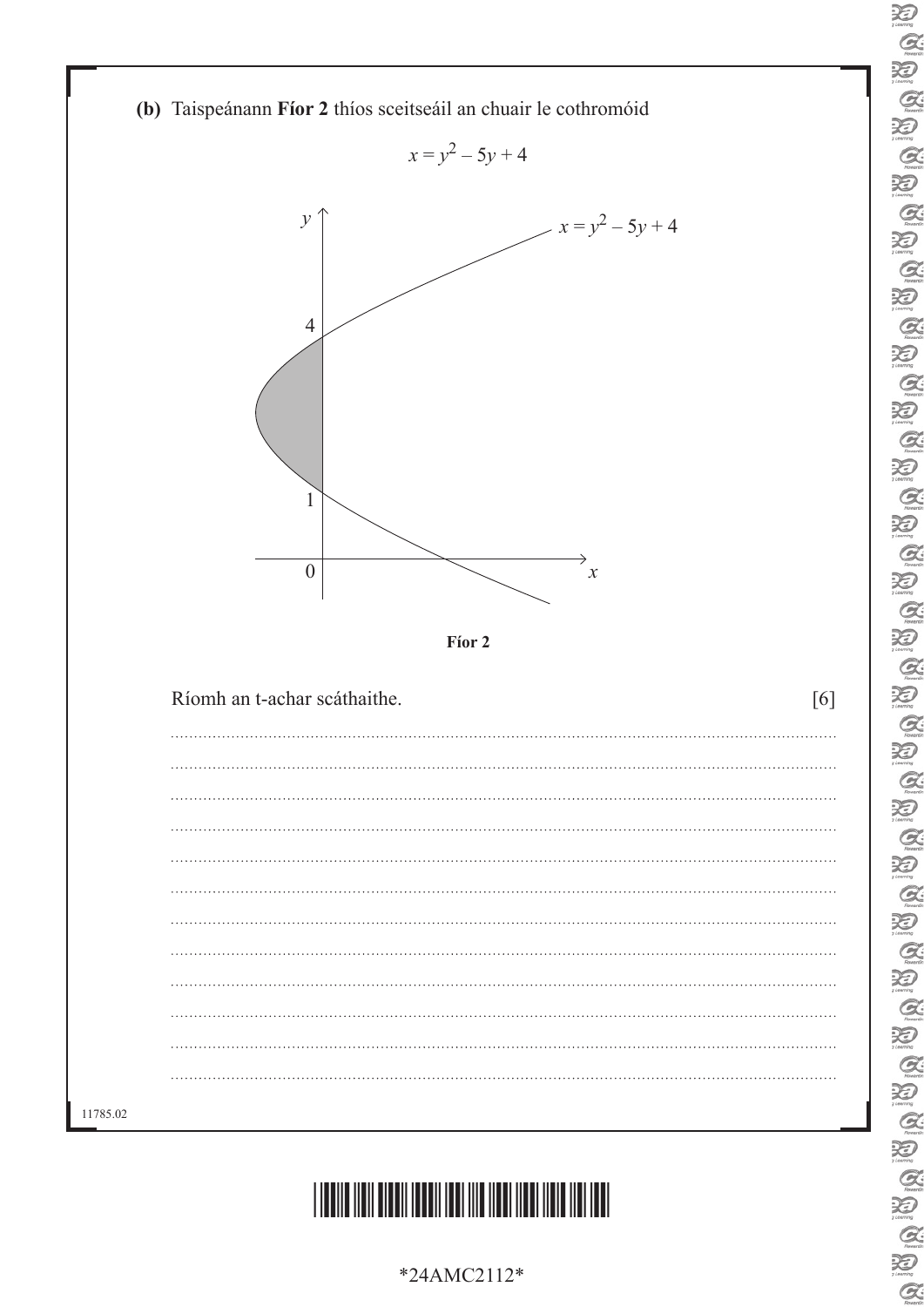| .                        |
|--------------------------|
|                          |
|                          |
| . <b>.</b>               |
|                          |
|                          |
| .                        |
|                          |
|                          |
| .                        |
|                          |
|                          |
| .                        |
|                          |
|                          |
| .                        |
|                          |
|                          |
| .                        |
|                          |
|                          |
|                          |
|                          |
|                          |
|                          |
|                          |
|                          |
|                          |
|                          |
|                          |
| [Tiontaigh an leathanach |
|                          |



\*24AMC2113\*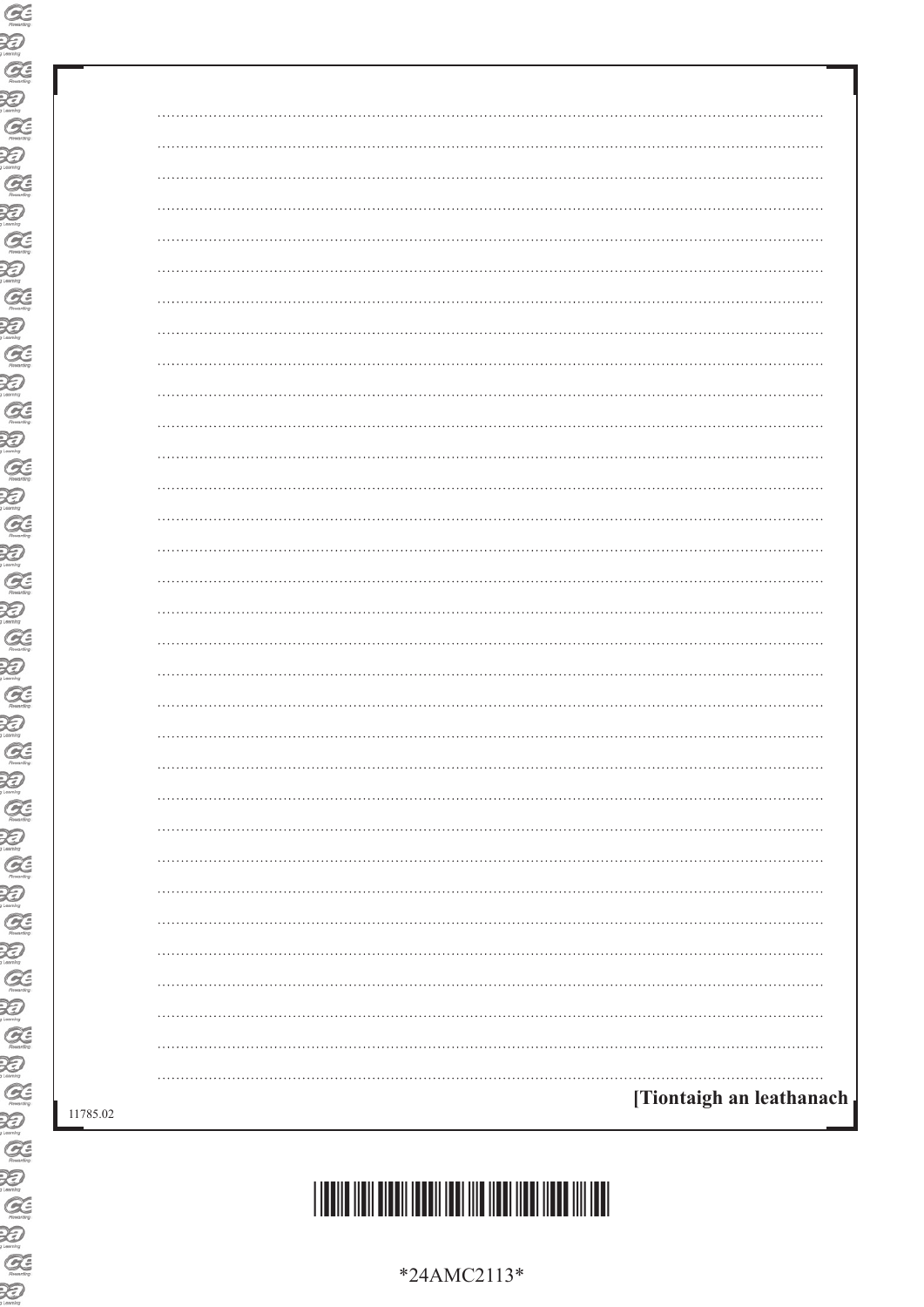|   | $x^2 + y^2 - 6x + 2y + 6 = 0$ |  |
|---|-------------------------------|--|
|   |                               |  |
|   |                               |  |
|   |                               |  |
|   |                               |  |
|   |                               |  |
|   |                               |  |
|   |                               |  |
|   |                               |  |
|   |                               |  |
|   |                               |  |
|   |                               |  |
|   |                               |  |
|   |                               |  |
|   |                               |  |
|   |                               |  |
|   |                               |  |
|   |                               |  |
|   |                               |  |
|   |                               |  |
|   |                               |  |
| . |                               |  |
|   |                               |  |
|   |                               |  |
|   |                               |  |
|   |                               |  |
|   |                               |  |
|   |                               |  |
|   |                               |  |
|   |                               |  |
|   |                               |  |
|   |                               |  |

#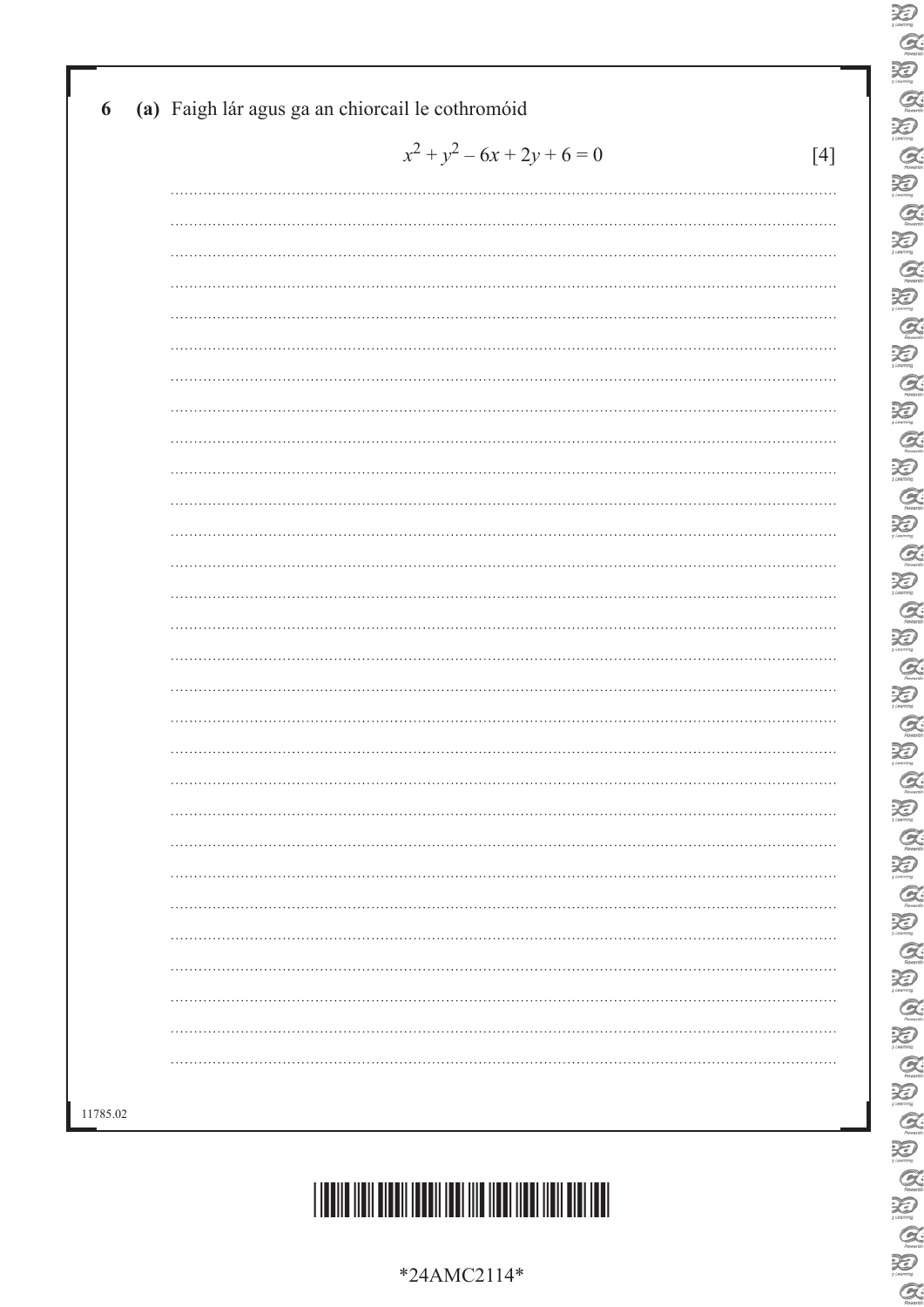| Faigh cothromóid an chiorcail seo. | $[4]$ |
|------------------------------------|-------|
|                                    |       |
|                                    |       |
|                                    |       |
|                                    |       |
|                                    |       |
|                                    |       |
|                                    |       |
|                                    |       |
|                                    |       |
|                                    |       |
|                                    |       |
|                                    |       |
|                                    |       |
|                                    |       |
|                                    |       |
|                                    |       |
|                                    |       |
|                                    |       |
|                                    |       |
|                                    |       |
|                                    |       |
|                                    |       |
|                                    |       |
|                                    |       |
|                                    |       |
|                                    |       |
|                                    |       |
|                                    |       |
|                                    |       |

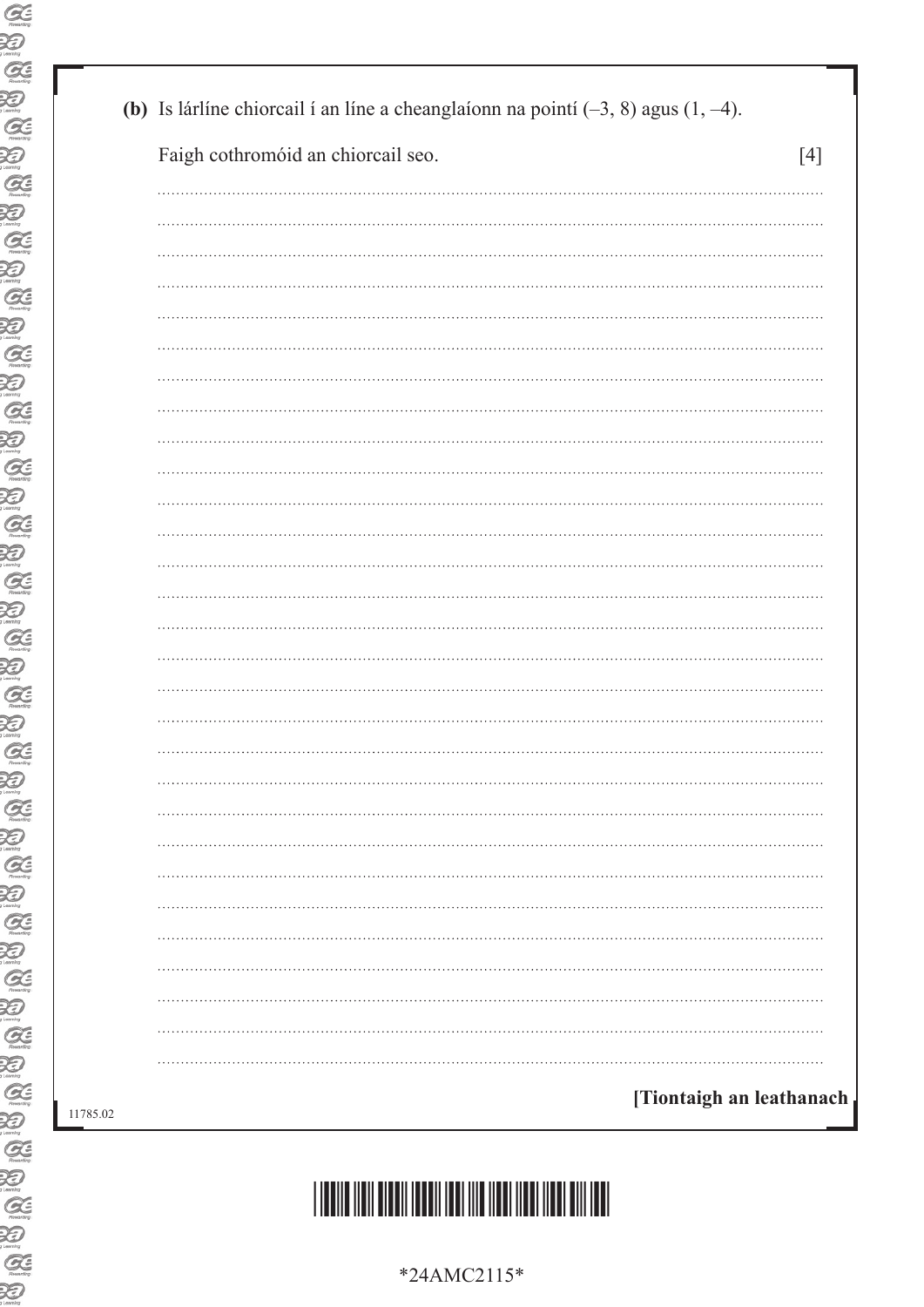| $\log_a \frac{x}{y} = \log_a x - \log_a y$ |
|--------------------------------------------|
|                                            |
|                                            |
|                                            |
|                                            |
|                                            |
|                                            |
|                                            |
|                                            |
|                                            |
|                                            |
|                                            |
|                                            |
|                                            |
|                                            |
|                                            |
|                                            |
|                                            |
|                                            |
|                                            |
|                                            |
|                                            |
|                                            |
|                                            |
|                                            |
|                                            |
|                                            |
|                                            |
|                                            |
|                                            |
|                                            |

\*24AMC2116\*

\*24AMC2116\*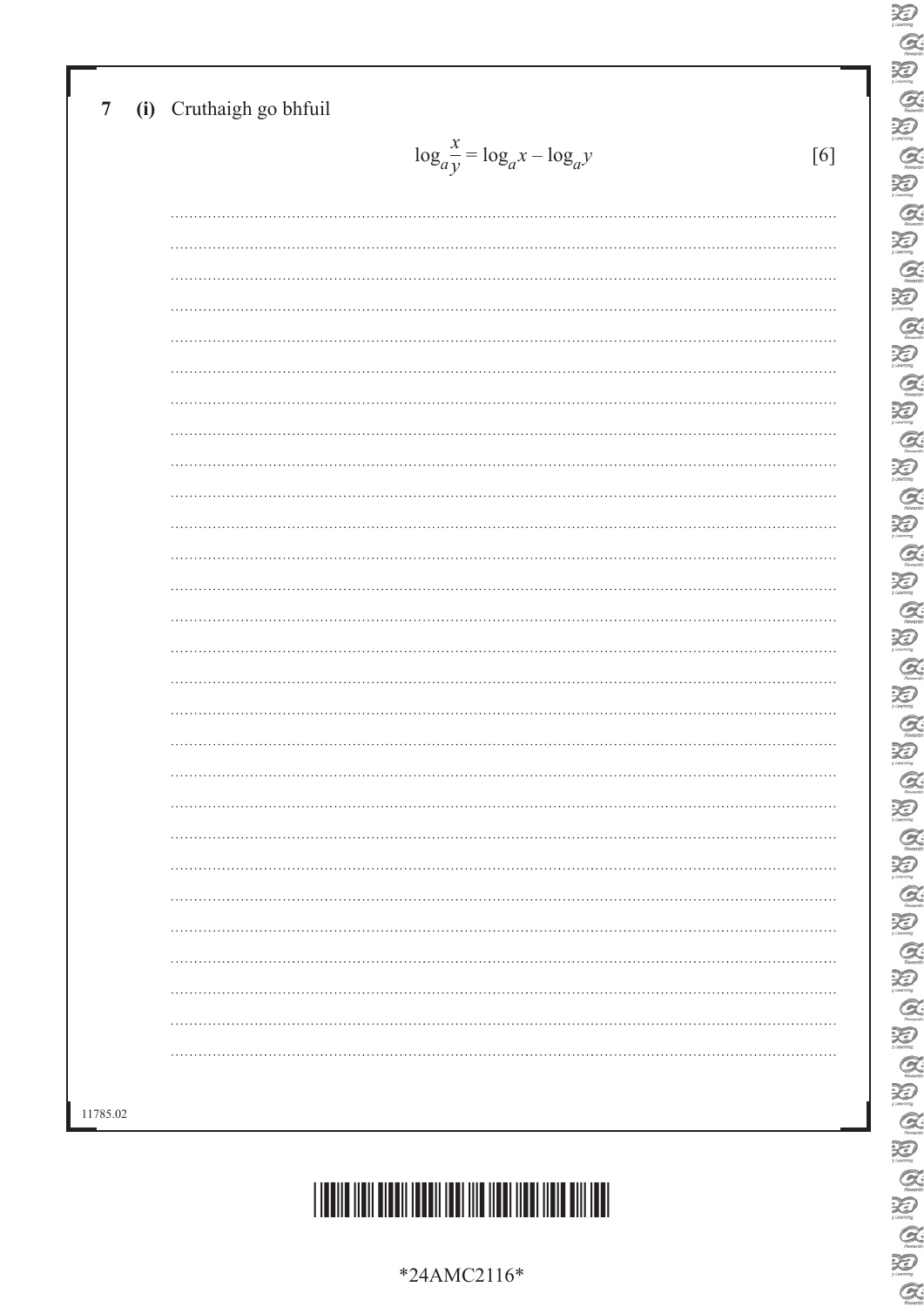#### **(ii)** Uaidh sin, réitigh an chothromóid

$$
\log_2(x^2 - 5x + 14) - \log_2(x + 1) = 1
$$
 [6]

| $\cdots$                 |
|--------------------------|
|                          |
| .                        |
|                          |
|                          |
| .                        |
|                          |
|                          |
| .                        |
|                          |
|                          |
| .                        |
| $\cdots$                 |
|                          |
|                          |
|                          |
|                          |
|                          |
| .                        |
|                          |
|                          |
|                          |
|                          |
|                          |
|                          |
|                          |
|                          |
| [Tiontaigh an leathanach |



\*24AMC2117\*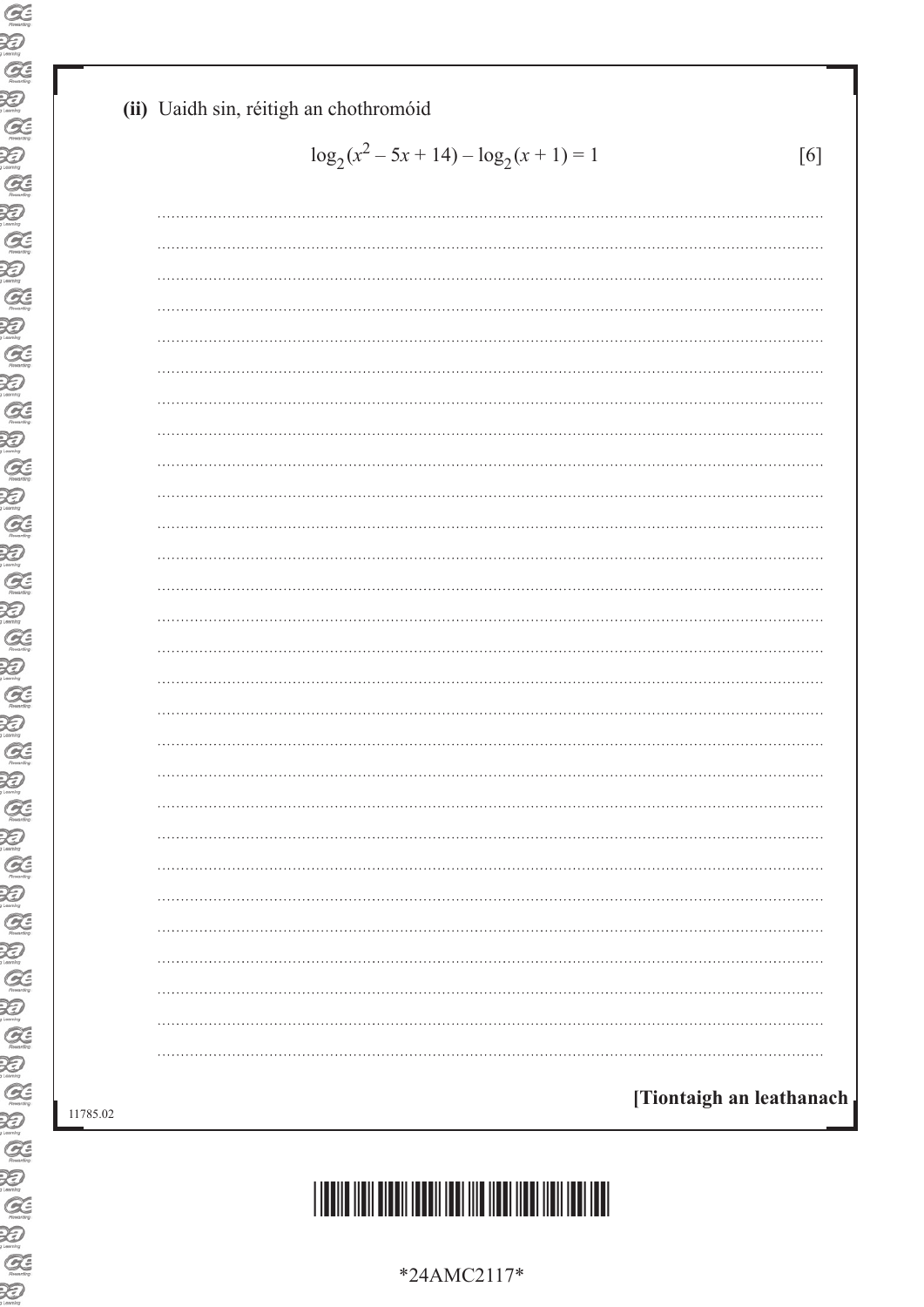|          | dhéthéarmach de<br>$\left(1-\frac{x}{3}\right)^8$ | $[4]$ |
|----------|---------------------------------------------------|-------|
|          |                                                   |       |
|          |                                                   |       |
|          |                                                   |       |
|          |                                                   |       |
|          |                                                   |       |
|          |                                                   |       |
|          |                                                   |       |
|          |                                                   |       |
|          |                                                   |       |
|          |                                                   |       |
|          |                                                   |       |
|          |                                                   |       |
|          |                                                   |       |
|          |                                                   |       |
|          |                                                   |       |
|          |                                                   |       |
|          |                                                   |       |
|          |                                                   |       |
|          |                                                   |       |
|          |                                                   |       |
|          |                                                   |       |
|          |                                                   |       |
| 11785.02 |                                                   |       |



\*24AMC2118\*

 $\alpha$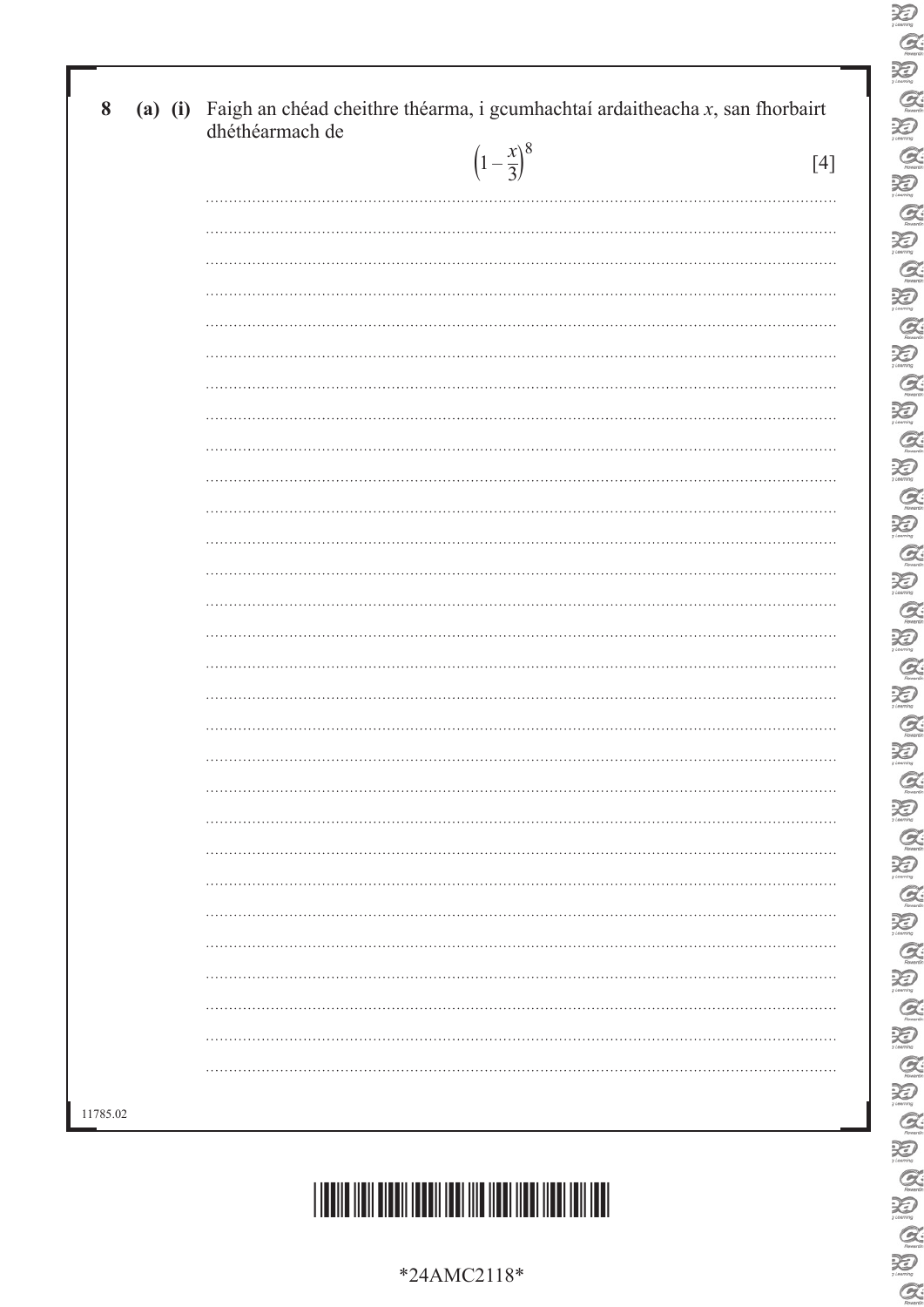| $\left(2+\frac{1}{x^2}\right)\left(1-\frac{x}{3}\right)^8$ | $[4]$                    |
|------------------------------------------------------------|--------------------------|
|                                                            |                          |
|                                                            |                          |
|                                                            |                          |
|                                                            |                          |
|                                                            |                          |
|                                                            |                          |
|                                                            |                          |
|                                                            |                          |
|                                                            |                          |
|                                                            |                          |
|                                                            |                          |
|                                                            |                          |
|                                                            |                          |
|                                                            |                          |
|                                                            |                          |
|                                                            |                          |
|                                                            |                          |
|                                                            |                          |
|                                                            |                          |
|                                                            |                          |
|                                                            |                          |
|                                                            |                          |
|                                                            |                          |
|                                                            |                          |
|                                                            |                          |
|                                                            |                          |
|                                                            |                          |
|                                                            |                          |
|                                                            | [Tiontaigh an leathanach |

# \*24AMC2119\*

\*24AMC2119\*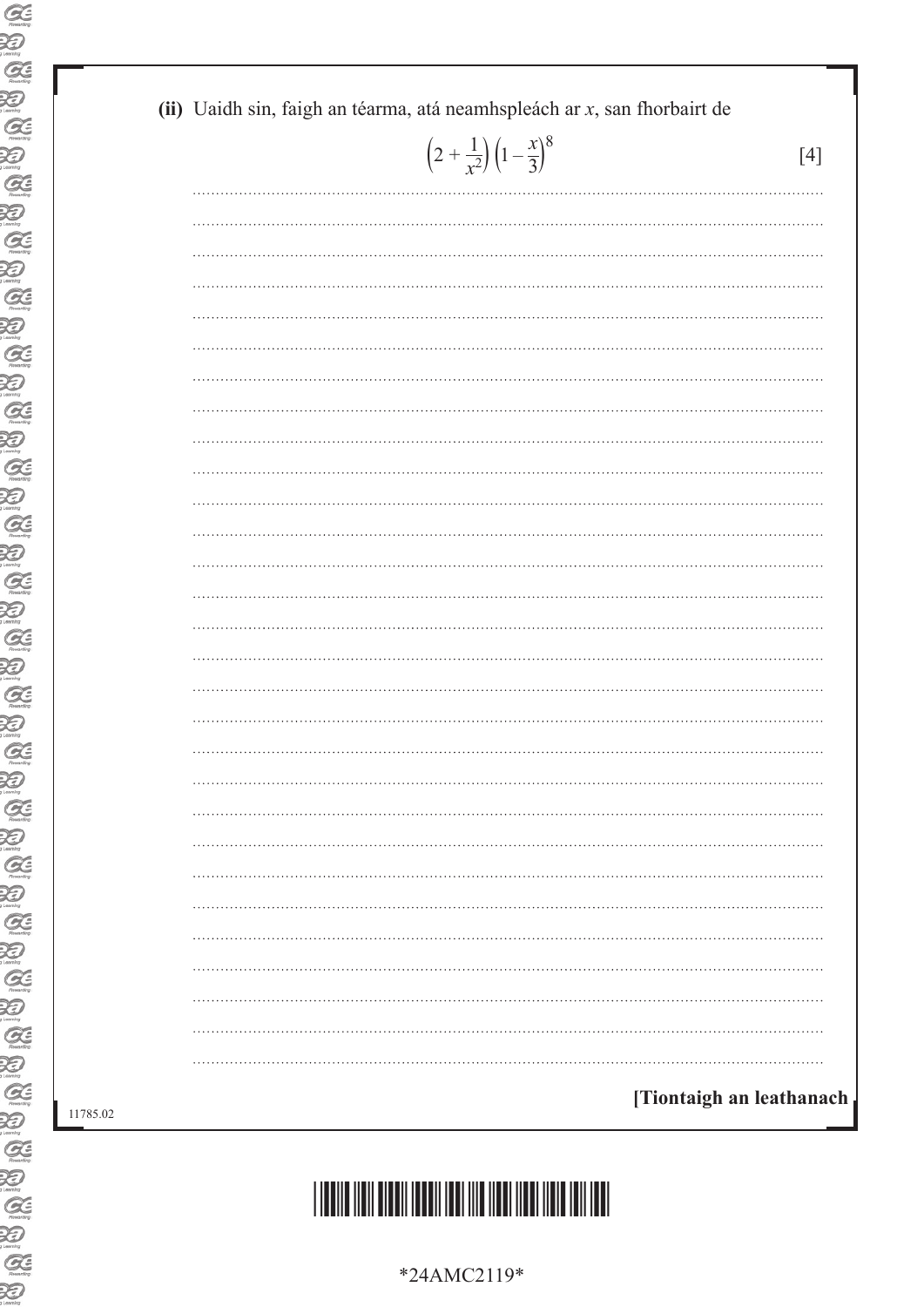- 泪  $Q$  $\sum_{i \text{ learning}}$  $\alpha$ Ð **A** Ð Q. Ð Q. Ð  $\alpha$ Ð  $\alpha$ P)  $Q$ 汩 **a** Q **A** Q **A** Q a Ð **A** Ð **A** XD **R** 汩  $\alpha$ Ð  $\mathcal{Q}$ 泡  $\alpha$ Q  $Q$ 泡  $\alpha$  $\sum_{\text{learning}}$  $Q$ 泪 **R** Ð B.
- **(b)** Ag tús cluiche snúcair tá na 15 liathróid dhearga, gach ceann acu dar trastomhas 52.5 mm, socraithe i bpatrún triantánach mar a thaispeántar i **bhFíor 3** thíos.



**Fíor 3**

Baintear úsáid as fráma plaisteach, a bhfuil cruth triantán comhshleasach air, leis na liathróidí a shocrú sa phatrún seo, mar a thaispeántar i **bhFíor 4** thíos.



**Fíor 4**

Ríomh fad slios amháin den fhráma. [5]

11785.02



\*24AMC2120\*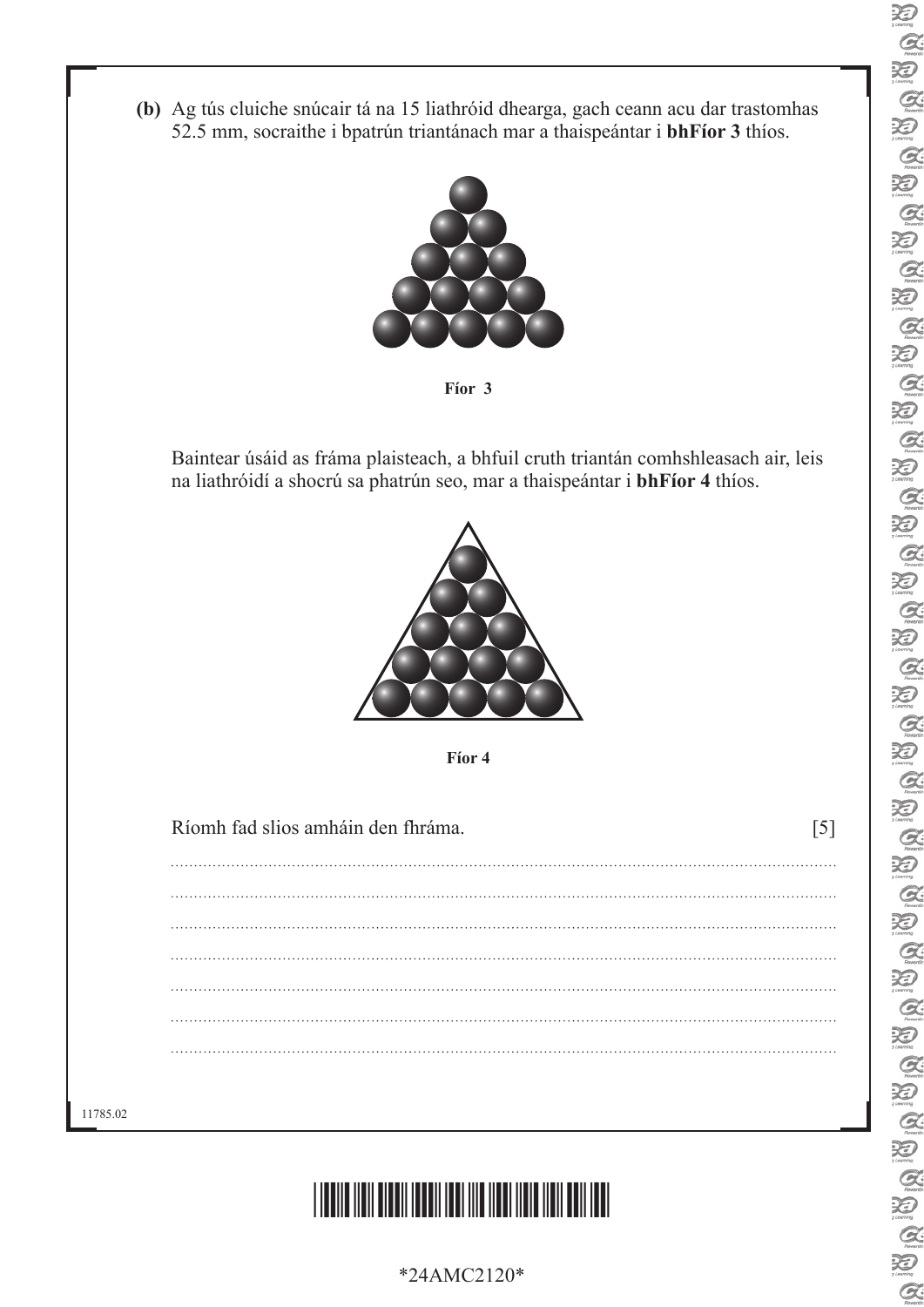| .        |
|----------|
|          |
|          |
| $\cdots$ |
|          |
|          |
| $\cdots$ |
|          |
|          |
|          |
|          |
|          |
|          |
|          |
|          |
|          |
|          |
|          |
| $\cdots$ |
|          |
|          |
|          |
|          |
|          |
|          |
|          |
|          |
|          |

### SEO DEIREADH AN SCRÚDPHÁIPÉIR

11785.02



\*24AMC2121\*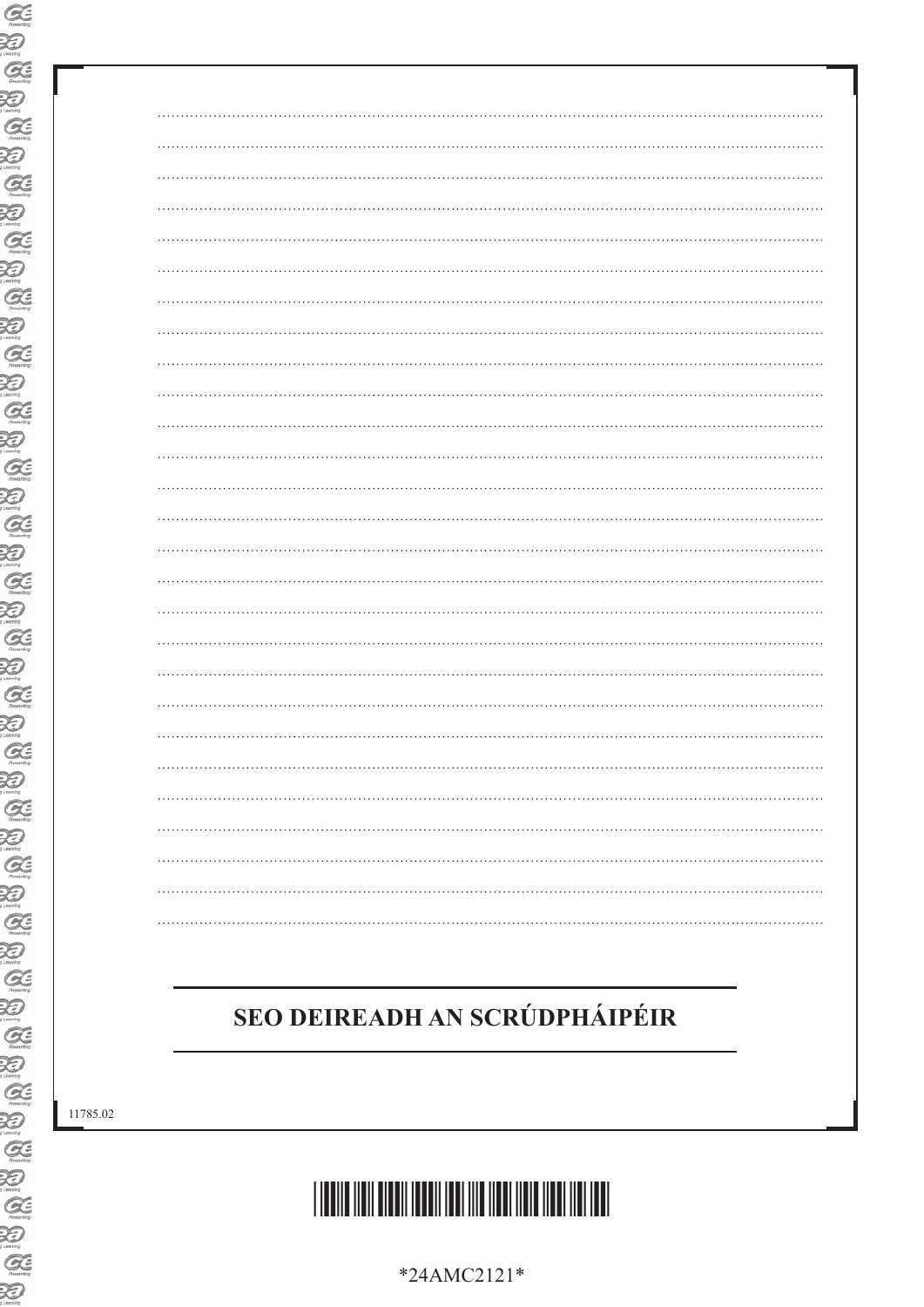### LEATHANACH BÁN

### NÁ SCRÍOBH AR AN LEATHANACH SEO

11785.02



\*24AMC2122\*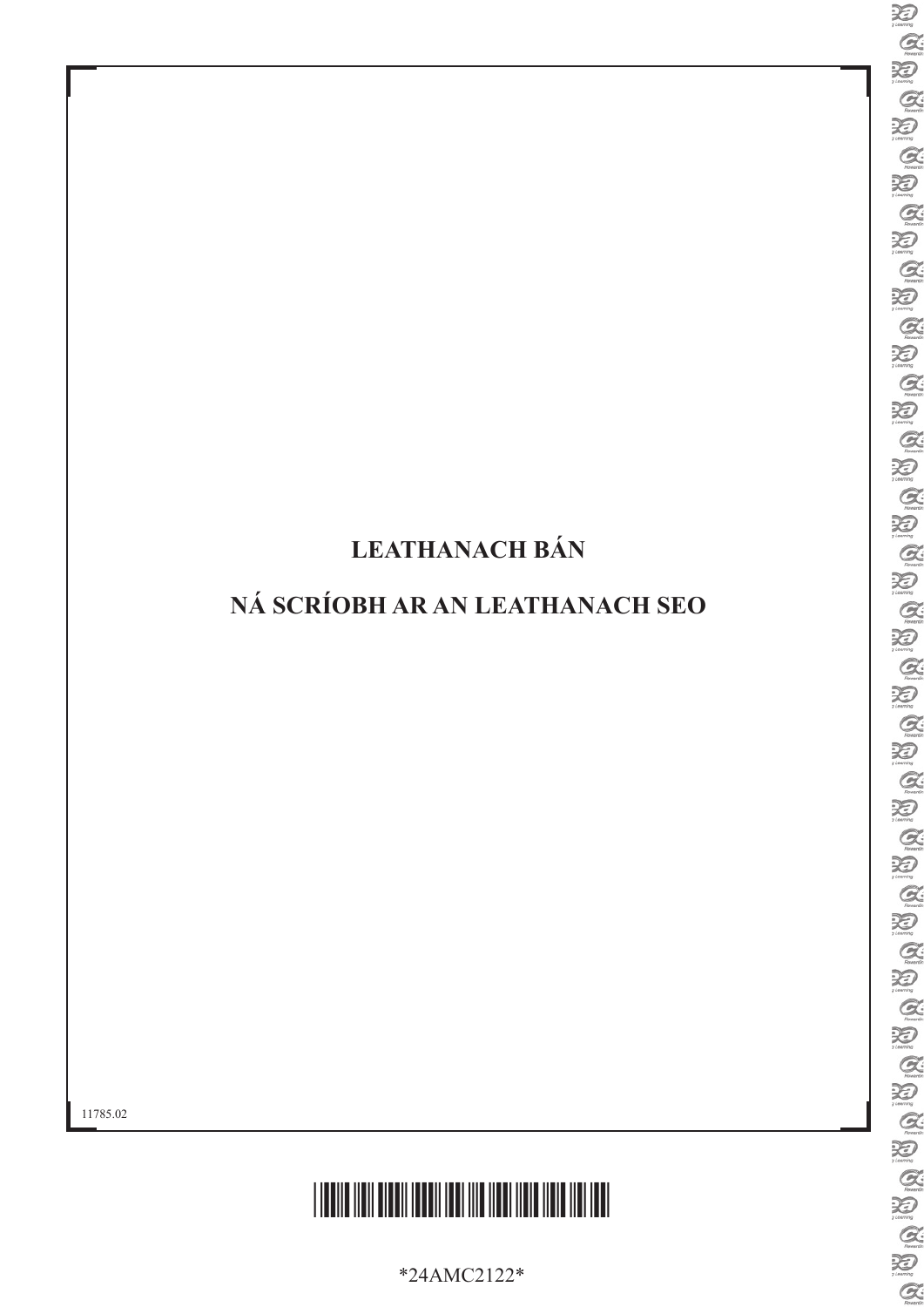### LEATHANACH BÁN

### NÁ SCRÍOBH AR AN LEATHANACH SEO

11785.02



\*24AMC2123\*